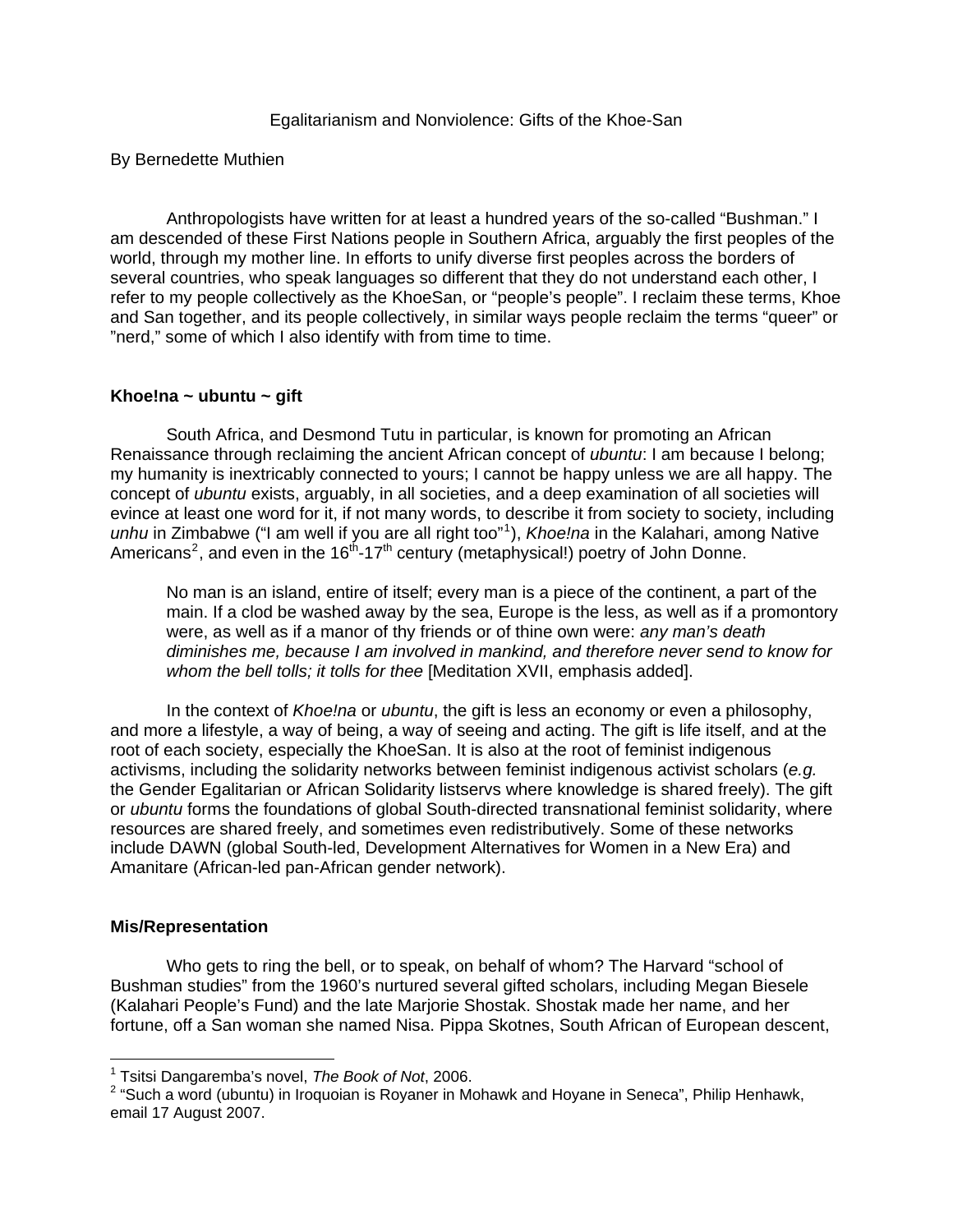<span id="page-1-0"></span>has fared similarly well. In her work Skotnes pays tribute to 18<sup>th</sup> century colonial settlers Wilhelm Bleek and Lucy Lloyd who documented KhoeSan cosmology and culture in English for the first time, something many of us continue to appreciate.

 While Shostak and Skotnes, on two different continents, profited well from receiving the abundant gifts of KhoeSan wisdoms, they have not necessarily chosen to practice the gift in relation to their *subjects*. Scholars mirror practices of pharmaceutical companies who patent indigenous medicines such as *hoodia*, with little or no investment in the communities from which they mined their original information or other resources.

 In both books about Nisa, Shostak complains routinely of being accused by the San of being stingy. Shostak, with her driver, off-road 4X4 vehicle and other expensive equipment, brings along tea, tobacco and some beads to offer as gifts to the Kalahari people whose ancient wisdoms she mines. In the second *Nisa* book, Shostak, terminally ill with breast cancer, returns to the Kalahari to seek a cure from Nisa, who has now fulfilled her destiny and become a shaman or healer. Between the two books, Shostak sent some money via a fellow Harvard Bushman studies scholar so Nisa could buy a few cows. During research for *Nisa II*, Shostak returns to the Kalahari equipped with generous funding from a major pharmaceutical company, for information on indigenous medicines. She employs a full-time driver, rents an off-road vehicle and much equipment, and seems well-endowed materially, especially in comparison with the impoverished San in the Kalahari. Despite Shostak's material wealth, she appears spiritually impoverished, since she continues to be stingy as described by the locals (*i.e.* she does not share her wealth easily or at all with those she stays with in the desert) while simultaneously mining the Kalahari people for information for her book and information for her pharmaceutical sponsor. At the same time she desperately wishes Nisa, and the Kalahari and its people, to cure her of cancer. She refuses to pay (financially gift) the drummer for a healing ritual ("trance dance") in her honour, even as he complains that she is so rich and should share.

 Shostak remains stingy in the eyes of the Kalahari, by not sharing her abundant material resources, and also greedy, by wanting more than she needs. She epitomizes, tragically and poignantly, the materialism and spiritual death of the global North, which leads to its peoples' attempts to cannibalise other peoples' cultures, others' knowledge, and even faiths.

This is similar to the ways, Vaughan says, that the Exchange economy parasites off the Gift economy, that the global North's wealth is built on the impoverishment of the global South, that scholars (including I in some irredeemable ways) profit off the communities we (do) research (with), scholarship which can become a gift to communities by employing what Linda Tuhiwai Smith terms "decolonizing methodologies," especially participatory research.

#### **Answering Back**

 $\overline{a}$ 

Barbara Alice Mann speaks of "euro-forming data", in ways that 1960's and 1970's feminists spoke of phallogocentrisms: $3$ 

There is a fair amount of narcissism in his code, bred, I suspect, by the casual assumption that western culture is properly measured and understood.

Mann speaks of "euro-forming" as to

<sup>&</sup>lt;sup>3</sup> Phallogocentrism refers to a "condensation of [phallocentrism](http://nosubject.com/Phallocentrism) and [logocentrism](http://nosubject.com/Logocentrism) coined by [Derrida](http://nosubject.com/Derrida) to describe how [Lacan](http://nosubject.com/Lacan) perpetuates the traditional [philosophical](http://nosubject.com/Philosophy) view that the [word](http://nosubject.com/Word) or *[logos](http://nosubject.com/Logos)* is the site of [truth](http://nosubject.com/Truth) by making the [phallus](http://nosubject.com/Phallus) the key [signifier](http://nosubject.com/Signifier) that both governs access to the [symbolic,](http://nosubject.com/Symbolic) or [language,](http://nosubject.com/Language) and determines [sexual difference"](http://nosubject.com/Sexual_difference) (http://nosubject.com/Phallogocentrism).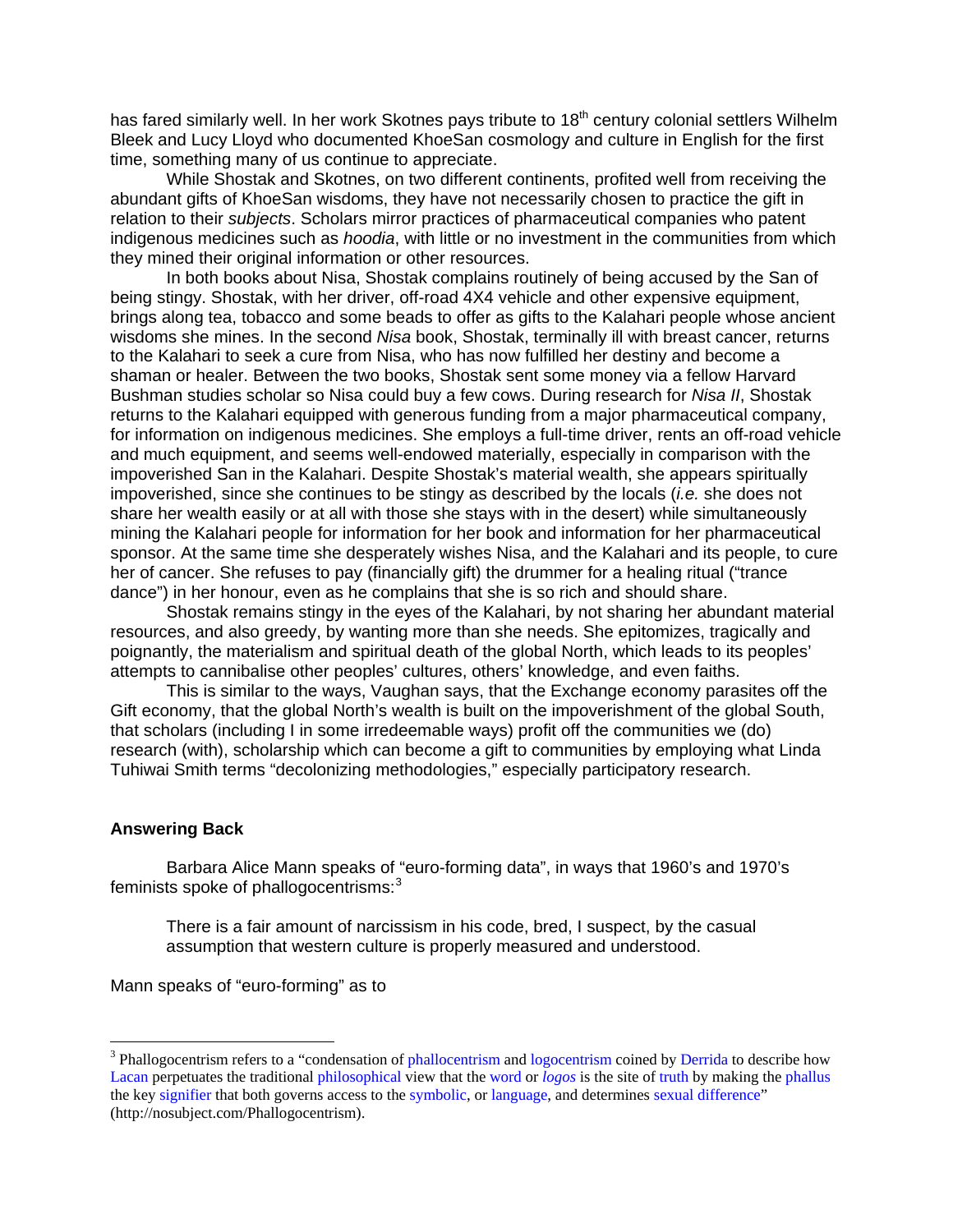Force-fit Native concepts into artificial conformity with western logical systems, at once inserting and disguising massive Euro-Christian interpolations, which then pass for Native content. Euro-forming rests on a cavalier monoculturalism, which often goes unchallenged in the academy because of two ensconced caveats:

- 1. That Indians are to be seen (preferably, in regalia) but not heard, and
- 2. That all Indians look alike, leaving archaeologists free to mix and match quite foreign traditions with breath-taking impunity (2003: 169).

Ifi Amadiume (1997) speaks of the Igbo notion of *Nzagwalu*, or "answering back": when you have been insulted, you answer back. She builds her confidence on Cheikh Anta Diop, who drew inspiration from the ancient Egyptian pyramids, ancient knowledge which he reclaimed as African, rather than European. Both made their names reclaiming ancient African matriarchies. Both spoke against overwhelming odds during postcolonial times when data was not only euroformed, but also decidedly phallogocentric. Vaughan's work speaks of this critical intersection (and interdependence) between patriarchy and capitalism, and hence the fact that one cannot be transformed without changing the other, *e.g.* liberal feminisms tinkering with legislation to enhance gender equality has not resulted in an end to gender violence in Europe or North America (where men continue to commit gender-based violence against at least 30 percent of women), nor an end to the feminization of poverty across the world and especially in the global South.

 In a KhoeKhoe form of answering back, Yvette Abrahams published a "non-review" of Rachel Holmes' recent book on Sarah Bartmann, in which Abrahams lambasts Holmes for citing her, Abrahams, the internationally acknowledged 'expert' on our ancestor, only *once*, and that in a *footnote*. In this "non-review", Abrahams cites a long list of black feminist scholars, local and international, who have done conceptual work about Sarah Bartmann, *all of whom* Holmes ignored in her book: from Pumla Gqola to bell hooks. Abrahams concludes her "non-review":

Nowadays, it has become unfashionable to use the r-word. To call Holmes an unreconstructed racist who refuses to engage with Black scholarship because she is incapable of dealing with our ideas may be unjust, and who knows? May even hurt book sales. So I shall refrain from doing so.

It is all so last-century. This being the case, I must insist on asking the same questions I have asked of white scholarship on Sarah Bartmann for over a decade now:

- 1. If you cannot treat her descendants with respect, how can you claim to respect Sarah Bartmann?
- 2. How can you write history without respect?

### **Feminine Divine**

Beyond all the theory and scholarship on and with the KhoeSan, over some three hundred years, by colonizers and more latterly by descendants ourselves, I have gone directly to source: asked women elders across the Northern Cape especially, of the !Xun and Khwe in Platfontein (near Kimberley), and of the Khomani San in Upington and the Kalahari, as well as in Riemvasmaak, and a good many other places too. Each *ouma* (grandmother) recounted stories of women's strength and power, of goddesses (feminine deities), of sacred femininity that is so powerful it moves mountains.

Each *ouma* acknowledged that women have the potential to create life, that life creation is sacred, and hence women are sacred (creators).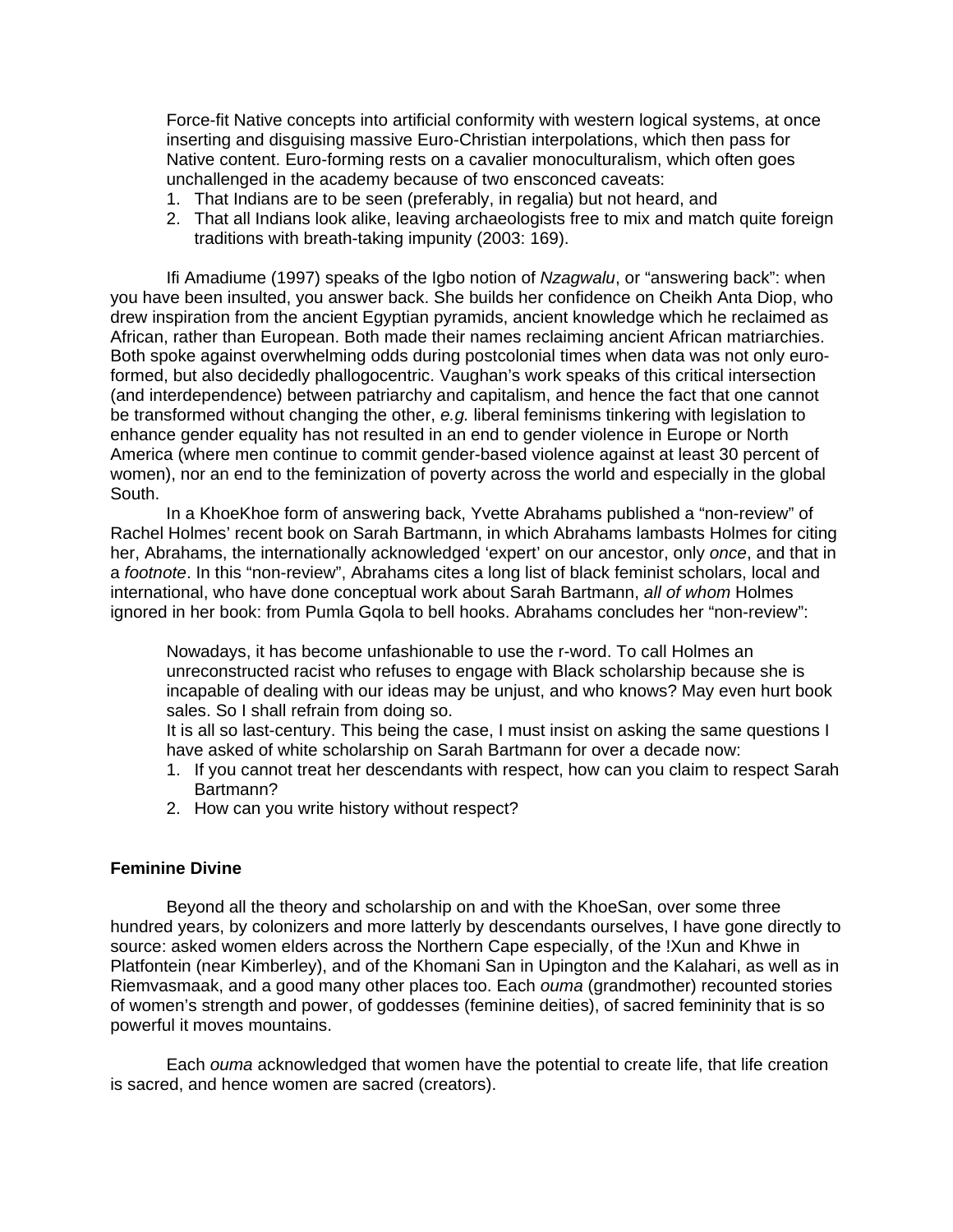<span id="page-3-0"></span>Each *ouma* asserted that women and men are equal, and each must respect the other; that no one should rule over the other.

Each *ouma* spoke of inter-generational respect, beyond nuclear families, especially of youth for elders (the idea that *all* children are governed by *all* elders in a community).

Each *ouma* referred to the KhoeSan's ancient principles of nonviolence as norm.

Each *ouma* spoke of *Khoe!na*, of interconnectedness, of interdependence, of sharing and caring and gifting.

As //Kabbo said to Lucy Lloyd during the  $19<sup>th</sup>$  century: "I am the one who knows that the women are the rich ones and the wise ones"<sup>[4](#page-3-0)</sup>.

## **Reclaiming Ancient Values**

Three centuries of European colonization, preceded by a few centuries of Nguni colonization, followed by fifty years of Apartheid, led to the genocide of Southern Africa's First Nations people, and the militarization of many of its men, to increased gender inequity and gender violence, as well as large-scale land dispossession and poverty. Yet the ancient knowledge of women's strength and power, of gender egalitarianism and normative nonviolence, is routinely recounted by these women elders, and still practiced in various ways, especially in deep rural areas, as well as among homeless people in urban areas (Oevernes, 2004).

 It is these values that need to be strengthened against the onslaughts of patriarchal neoliberalisms; it is these values that need to reclaimed in the face of anthropological and pharmaceutical mining expeditions. It is these values that may ultimately save humankind from extinction.

As //Kabbo said to Lucy Lloyd during the  $19<sup>th</sup>$  century, "I am heaven's thing", reflecting that he is connected to the heavens (and the cosmos), and that each is a reflection of the other, referring to the modern scientific notion of fractals (and the religious notion of humans created in god's image, or the ancient indigenous adage "as above so below").

 //Kabbo reflects the KhoeSan's intimate awareness of the cosmos and human's role in the scheme of things. The cosmos itself is structured as a gift system, with the stars, moon and sun, existing through dying, and gifting planet Earth with divine light and life through the very act of their dying. In similar ways that a body dies and becomes compost for plants, which gives oxygen to humans, which provides the cosmos with energy, *ad infinitum*.

# **Conclusion**

Capitalisms and Hetero-Patriarchy will only be transformed with a united consciousness among all oppressed peoples, and their allies, and among women in particular. In similar ways that Black Consciousness was employed by activists including Frantz Fanon and Steve Biko during anti-colonial struggles.

 When all is said and done, when we have "answered back" to "euro-forming" and phallogocentrism, when we have reclaimed ancient beliefs, then we are confronted with a profound truth: that all humans are interconnected, interdependent—the principle of *ubuntu*. If one person is harmed, we are all harmed. Nelson Mandela spoke of this in his autobiography,

 4 In Skotnes, 2007.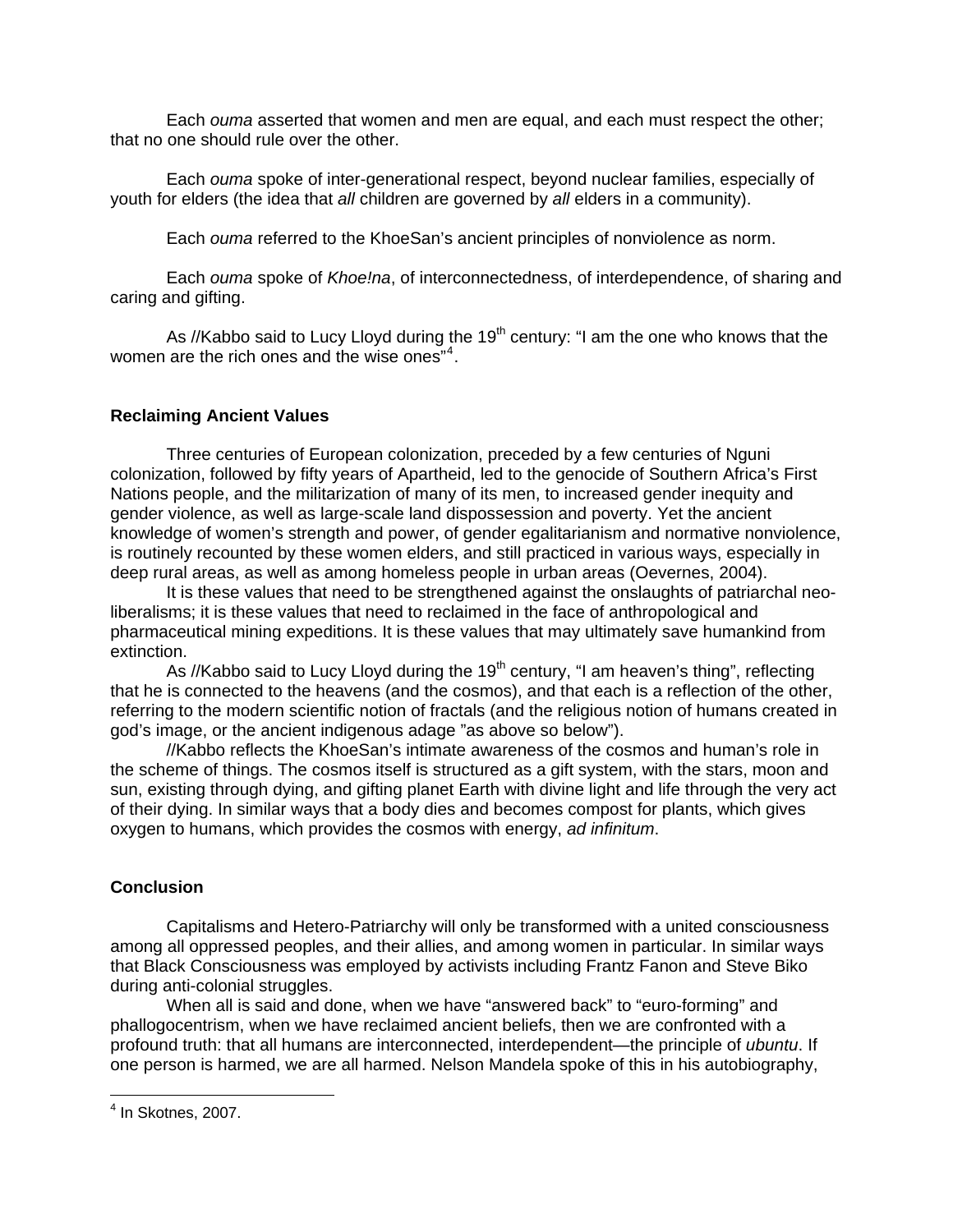*Long Walk to Freedom*, how each person's liberation is inextricably tied up with every other person's freedoms.

The ancient principles of respect and gifting, of gender and social egalitarianism and normative nonviolence, of the fluidities of genders and sexualities, especially of the KhoeSan, are critical for activists to construct alternatives to dominant hegemonies as new forms of political practice. At the centre of all these practices will be *ubuntu*: our humanities and freedoms are inextricably connected.

----------

Bernedette Muthien is Director of Engender, a registered NGO which provides research & capacity building for communities of people on genders & sexualities, justice & peace. Her community activism is integrally related to her work with international organisations, and her research necessarily reflects the values of equity, social change and justice.

She has published creative writing and academic work widely, written for diverse audiences, and believes in accessible research and writing.

Among others, she serves as convenor of the Global Political Economy Commission of the International Peace Research Association (IPRA), and the International Advisory Board of *Human Security Studies*, and is a member of Amanitare, the pan-African gender network. For more info see www.engender.org.za

### **References**

Abrahams, Yvette. 2007. "The Sounds of Silence; Or; The Head in the Sand Approach to Historical Research: A non-review of Rachel Holmes' *African Queen: The Real Life of the H….t Venus*". In *Kronos*.

Amadiume, Ifi. 1997. *Reinventing Africa: Matriarchy, Religion and Culture*. London and New York: Zed.

Biko, Steve. 1978. *I Write What I Like*. London: Bowerdean Press.

Dangarembga, Tsitsi. 2006. *The Book of Not*. Oxfordshire: Ayebia Clarke.

Diop, Cheidkh Anta. 2003. "Origin of the Ancient Egyptians". In G Mokhtar. Glosderry (ed). *General History of Africa: II Ancient Civilizations in Africa, Abridged Edition*. Glosderry, South Africa: New Africa Books. A UNESCO publication, 1981 and 1990, republished 2003.

Donne, John. Meditation XVII. URL http://en.wikipedia.org/wiki/John\_Donne, accessed 25 November 2007.

Du, Shanshan. 2007. "Gender Ideals and Social Justice: Intersections of Ethnography and Feminist Movements". American Anthropological Association conference, Washington DC.

Fanon, Frantz. 1967 (1952). *Black Skin, White Masks*. London: Pluto Press.

Fanon, Frantz. 1963. *The Wretched of the Earth: The Handbook for the Black Revolution that is Changing the Shape of the World*. New York: Grove Press.